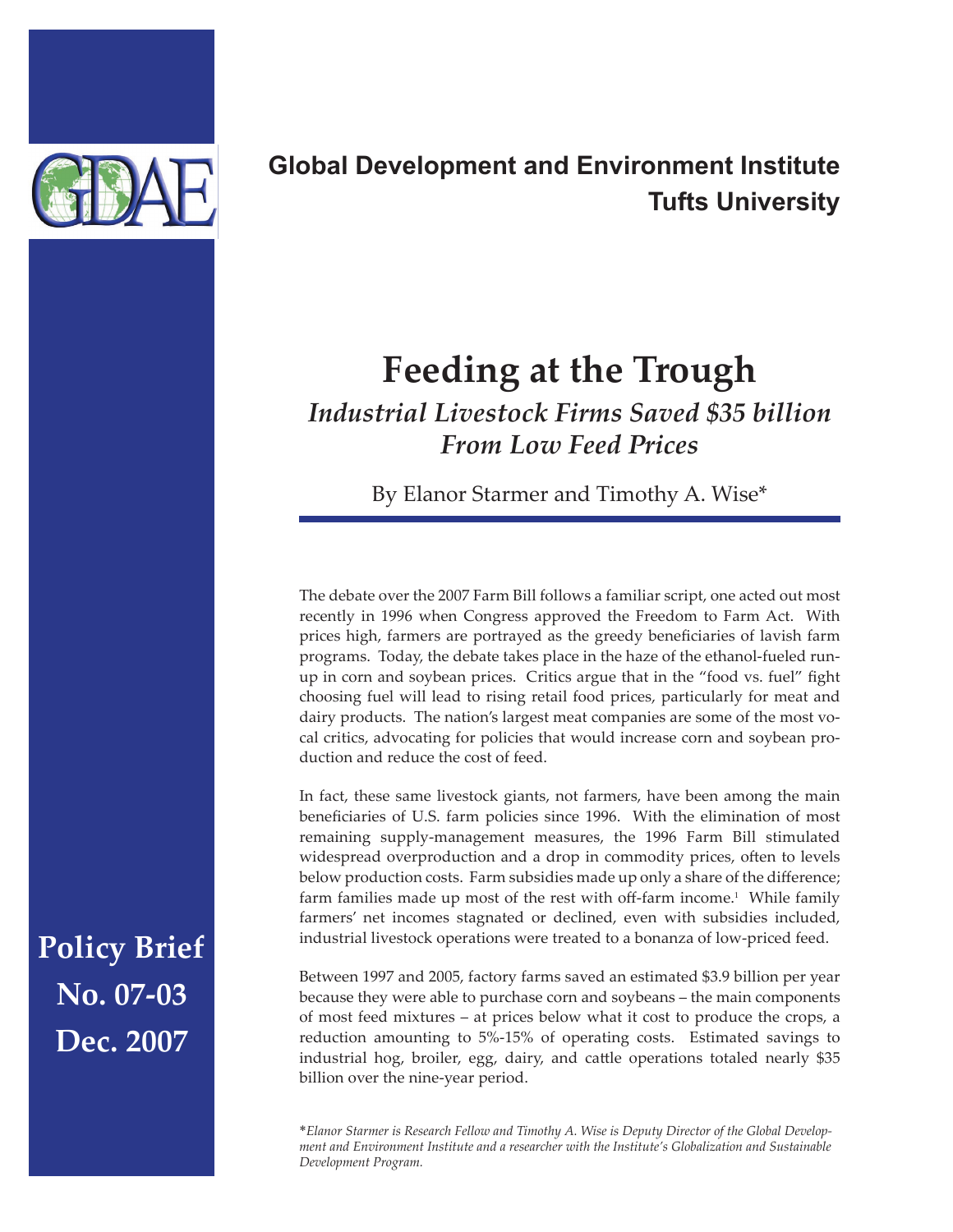## **The Real Winners of U.S. Agricultural Policies**

In the nine years following the passage of the 1996 Farm Bill, corn and soybean production rose 28% and 42%, respectively, and prices fell by 32% and 21%. The bill ended most remaining federal programs to keep commodity production in check, including acreage restrictions, a farmer-owned commodity reserve, and land set-asides. In its place, Congress put the framework for the subsidy system now up for reauthorization. With the new subsidy programs, the cost of farm programs nearly doubled, while farmers' subsidy checks o�en fell short of making up for the drop in farm prices. In the nine years following the 1996 reforms, corn prices averaged 23% below average farm production costs, while soybeans



were priced at 15% below costs.

If farmers weren't benefiting from the new farm policies, who was? The major purchasers of farm products, mostly largescale agribusinesses. Our research estimates the gains from low commodity prices to one important sector of U.S. agribusiness: industrial livestock operations, better known as factory farms. The graph shows the share of operating costs and the average annual savings to industrial broiler, hog, egg, cattle, and dairy operations. The savings were significant, ranging from \$433 million for laying hens to \$1.25 billion for broilers, representing 5-15% of operating costs.

**Broiler Chickens –** In dollar terms, the largest beneficiaries were industrial broiler chicken companies such as Tyson. Tyson and its three closest competitor firms control nearly 60% of the U.S. broiler market. Their production facilities each house thousands of birds in confinement conditions. With low corn and soybean prices, broiler companies' feed bills between 1997 and 2005 were an average of 21% lower than they would have been if market prices had covered production costs. Because feed constitutes 60% of total broiler production costs, the feed savings lowered the companies' total costs by 13%. We estimate the monetary value of this savings at \$1.25 billion per year between 1997 and 2005, or a cumulative total of \$11.25 billion over nine years.2 Tyson alone saved an estimated \$2.6 billion; the top four broiler companies together saved \$5.6 billion.

**Hogs –** Industrial hog companies were close behind in their gains from below-cost feed. Factory hog operations saw the price of feed drop to 26% below production costs during the 1997-2005 period. The savings amounted to about 15% of the firms' operating costs. Industrial hog operations housing more than 2,000 animals at a time saved an estimated \$945 million per year, or a total of nearly \$8.5 billion over nine years.<sup>3</sup> Smithfield, which controls nearly 30% of the U.S. pork market, saved an estimated \$2.54 billion on feed in those nine years. Smithfield and its three closest competitors together saved \$4.3 billion.

These feed savings have likely had an impact on the way hogs are produced in the United States. Unlike the broiler industry, which is dominated by large confinement feeding operations, the hog industry still has a significant number of small and mid-sized producers who raise animals and grow their own feed. But that category of producers is rapidly shrinking. As late as 1995, small and mid-sized operations produced the majority of hogs in the United States. By 2005, the share of the U.S. hog inventory in large facilities housing 2,000 or more animals had risen to nearly 80%. Today, more than half of the U.S. hog inventory is housed in facilities holding 5,000 animals or more, compared to about a third of the inventory in 1996.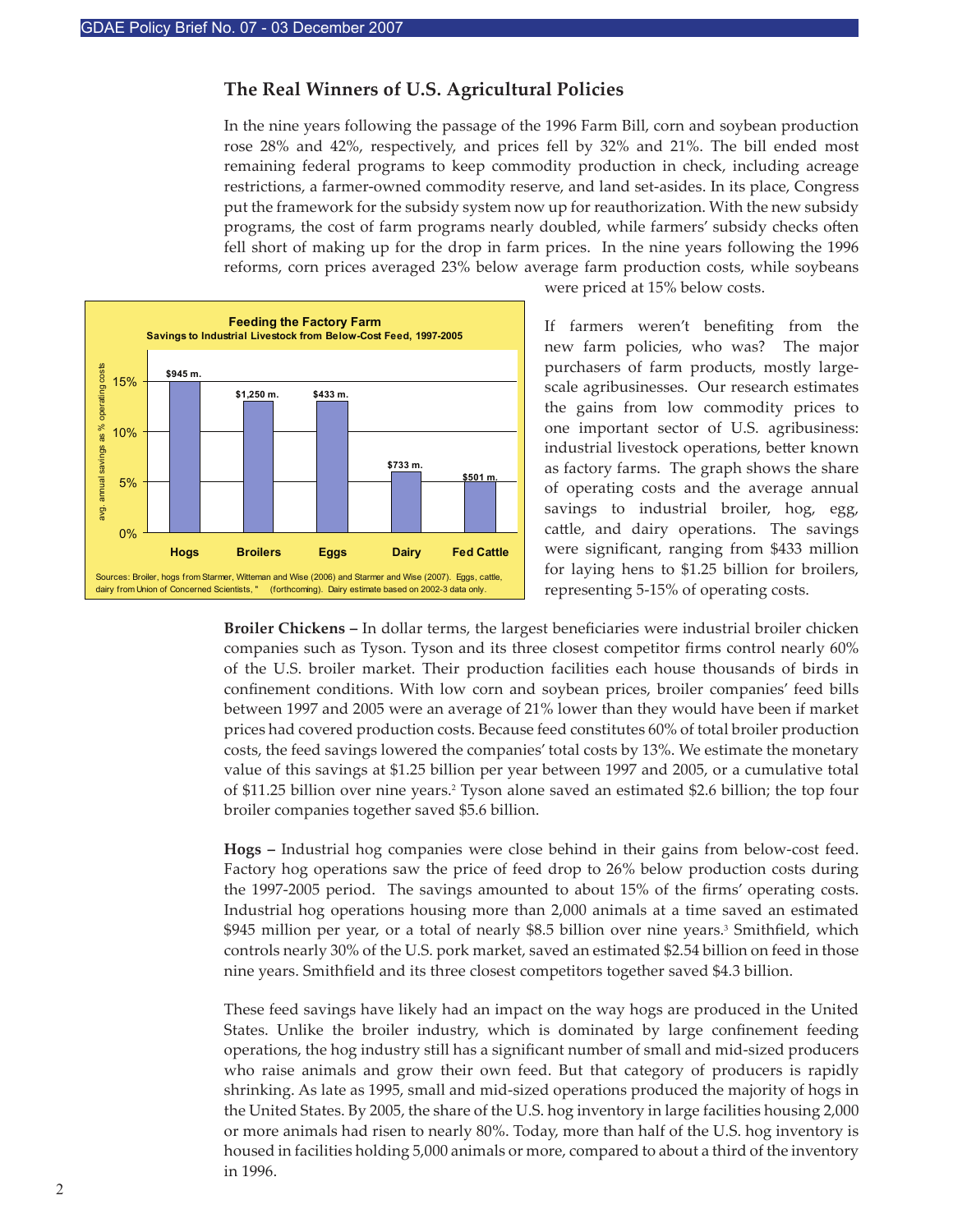The implicit subsidy to industrial feed has contributed to the consolidation of factory hog operations. With a 15% discount on operating costs compared to hog farmers who grew their own feed crops, factory farms enjoyed a competitive advantage that did not come simply from their economies of size. Using cost data from the U.S. Department of Agriculture and other published sources, we estimate that mid-sized diversified farms – those with 500-2,000 hogs fed largely by on-farm crops – would have comparable production costs to those of industrial producers if the latter had to pay full cost for their feed. If factory farms also had

to pay to mitigate the pollution costs from the excessive amounts of manure the operations generate, mid-sized diversified farms would actually have had lower costs-per-hog.4

While our published research has focused thus far on broilers and hogs, the implicit subsidy to feed has provided benefits to other industrial livestock sectors (see table). The Union of Concerned Scientists estimates these gains in a forthcoming report<sup>5</sup>:

| Savings to Industrial Livestock from Low Feed Prices, 1997-2005<br>Millions of Current U.S. Dollars                                                                                                   |                 |                                  |                   |                  |  |
|-------------------------------------------------------------------------------------------------------------------------------------------------------------------------------------------------------|-----------------|----------------------------------|-------------------|------------------|--|
| <b>Sector</b>                                                                                                                                                                                         | Feed<br>savings | <b>Operating cost</b><br>savings | Annual<br>savings | Total<br>savings |  |
| Hogs                                                                                                                                                                                                  | 26%             | 15%                              | \$945             | \$8,505          |  |
| <b>Broilers</b>                                                                                                                                                                                       | 23%             | 13%                              | \$1,250           | \$11,250         |  |
| Eggs                                                                                                                                                                                                  | 22%             | 13%                              | \$433             | \$3,897          |  |
| Dairy                                                                                                                                                                                                 | 14%             | 6%                               | \$733             | \$6,597          |  |
| <b>Fed Cattle</b>                                                                                                                                                                                     | 33%             | $5\%$                            | \$501             | \$4,509          |  |
| Total                                                                                                                                                                                                 |                 |                                  | \$3,862           | \$34,758         |  |
| Broiler and hog estimates from Starmer, Witteman and Wise (2006) and Starmer and Wise (2007)<br>respectively. Egg, cattle and dairy estimates from Union of Concerned Scientists (forthcoming). Dairy |                 |                                  |                   |                  |  |

estimates based on 2002-3 data.

**Eggs –** Egg production, like the broiler chicken sector, is nearly completely industrialized. Some 255 large companies produce 95% of all U.S. eggs, compared to 2,500 companies just 20 years ago. Laying-hen feed is roughly 55% corn and 30% soybean meal, and feed costs make up about 60% of total egg production costs. Estimates suggest savings to industrial egg producers amounting to 13% of operating costs, for an annual total of \$433 million. Savings from below-cost feed from 1997-2005 are estimated at \$3.9 billion.

Feedlot Cattle – Most beef cattle feedlots feed their cows a ration of at least 70% corn. Feed is a smaller share of total costs than for other livestock (15-20%), since feedlots must also purchase grown animals from cow-calf operations. Nonetheless, low-priced corn still constitutes an important savings for the industry. An estimated 34% of beef cattle in the United States are in feedlots with over 1,000 animals; feedlots owned by the four largest beef companies in the United States (among them Smithfield, ContiBeef, and Cargill) together hold nearly 2 million animals. Large feedlots have received an estimated 5% reduction in their operating costs from low-priced feed worth \$501 million per year, for a nine-year total of \$4.5 billion.

**Dairy Cattle – It is more difficult to estimate the gains to industrial dairy operations. Feed** rations vary widely from region to region and many small and mid-sized family dairies purchase some feed for their animals, so presumably they would also benefit from low feed prices. Feed appears to make up anywhere from 35 to 45% of total operating costs for dairies. While dairy production is still dominated by smaller operations, it is rapidly concentrating; nearly 50% of dairy cattle are in operations with more than 500 cows, compared to less than 25% in 1996. Estimates suggest savings to 500+ head operations from below-cost feed at 6% of operating costs, some \$733 million per year, or \$6.6 billion from 1997-2005.

## **Implications for U.S. Farm Policy**

Industrial livestock companies have clearly been major winners from policies that lowered feed prices and increased production. The data above suggests that they have collectively saved almost \$4 billion per year since 1997—a total of nearly \$35 billion in nine years. Again, the gap between the low market price of feed and the high costs farmers pay to produce corn and soybeans has been filled by subsidies and by farm families' off-farm income.